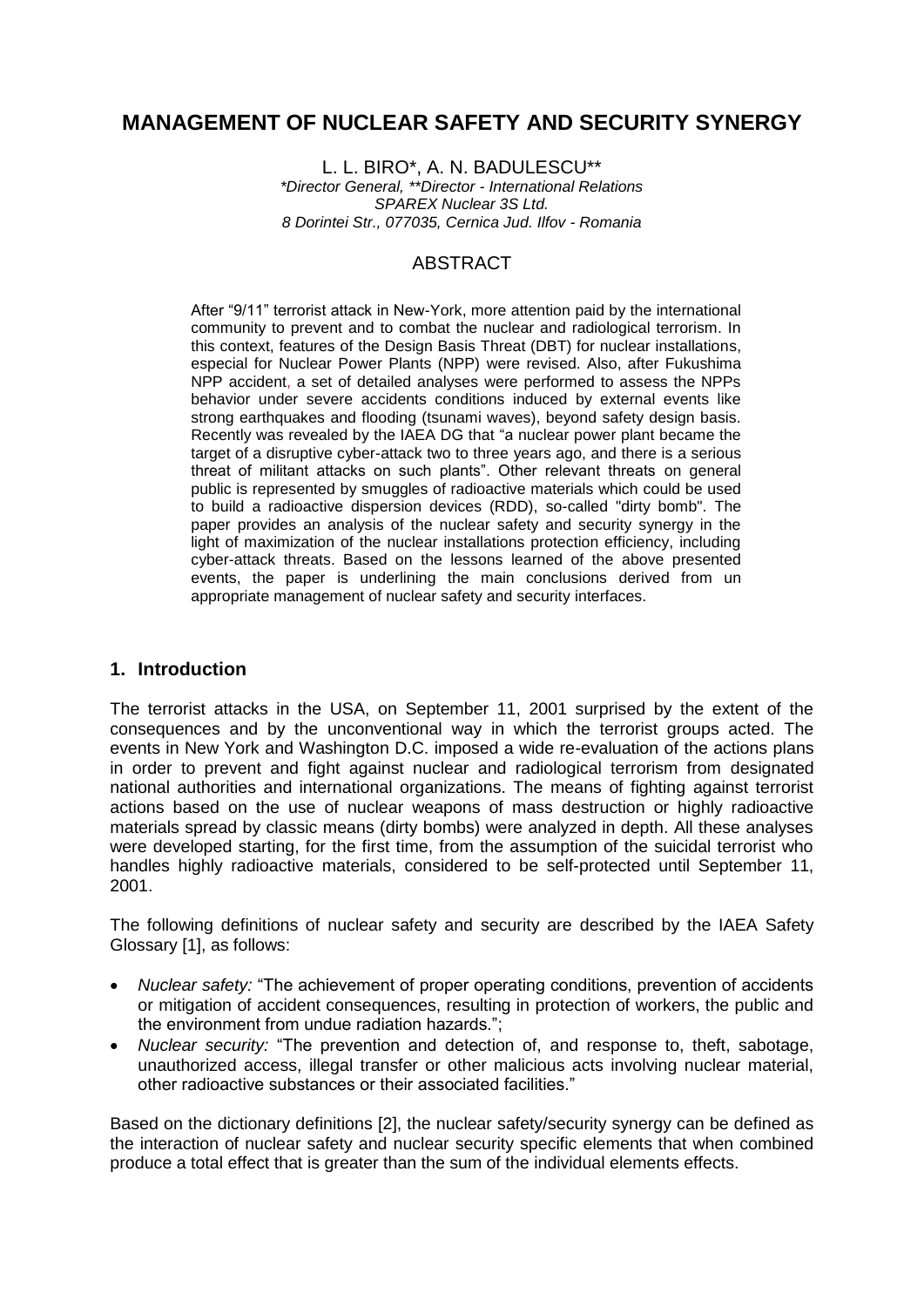Both nuclear safety and nuclear security have a common objective, mainly to protect people and environment from potential radiological hazards generated by the nuclear and radiological installations.

### **2. International context**

Last year investigations related to the terrorist attacks in Belgium shows the terrorist interests for nuclear installations but also several cyber-attacks were launched on NPPs. According to ICSR's latest estimate, the number of foreigners that have joined Sunni militant organizations in the Syria/Iraq conflict continues to rise. The total now exceeds 20,000 – of which nearly a fifth were residents or nationals of Western European countries [3]. Fig. 1 provides an estimation of foreign fighter total in Syria/Iraq, by Western European countries.



Fig. 1 Foreign fighter total in Syria/Iraq (estimation) [3]

In this context, it's clear that the risks of increasing threats on nuclear installations are already in place. This is the reasons why more attention is needed to be paid for using as much as possible the synergy between the nuclear safety and nuclear security.

# **3. Nuclear Safety/Security Synergy Maximization**

The initiating events which can affect the level of nuclear safety and/or nuclear security are due to human errors and/or equipment failures, the internal and/or external hazards or an event induced by malicious actions. The risks for nuclear installations, workers, population and environment are evaluated with various types of safety analyses and also with the assessment of internal and external threats possible to occur.

During the assessment process, beginning with Design Base Accident (DBA) and Design Base Threat (DBT), the maximization of the synergy between safety and security would be obtained by correlated technical and administrative measures, as like as, design concepts and criteria, operating principles, emergency response, use of a graded approach [6].

The reasons for a joint safety and security requirements analyses are to determine the potential hazard of the facility. The power and source term, fuel design and handling, amount and enrichment of fissile materials, existence of high pressure or high energy piping, quality of means of confinement, siting and proximity to population are used in graded approach.

Fig. 2 shows main steps in assessing the synergy between nuclear safety and nuclear security.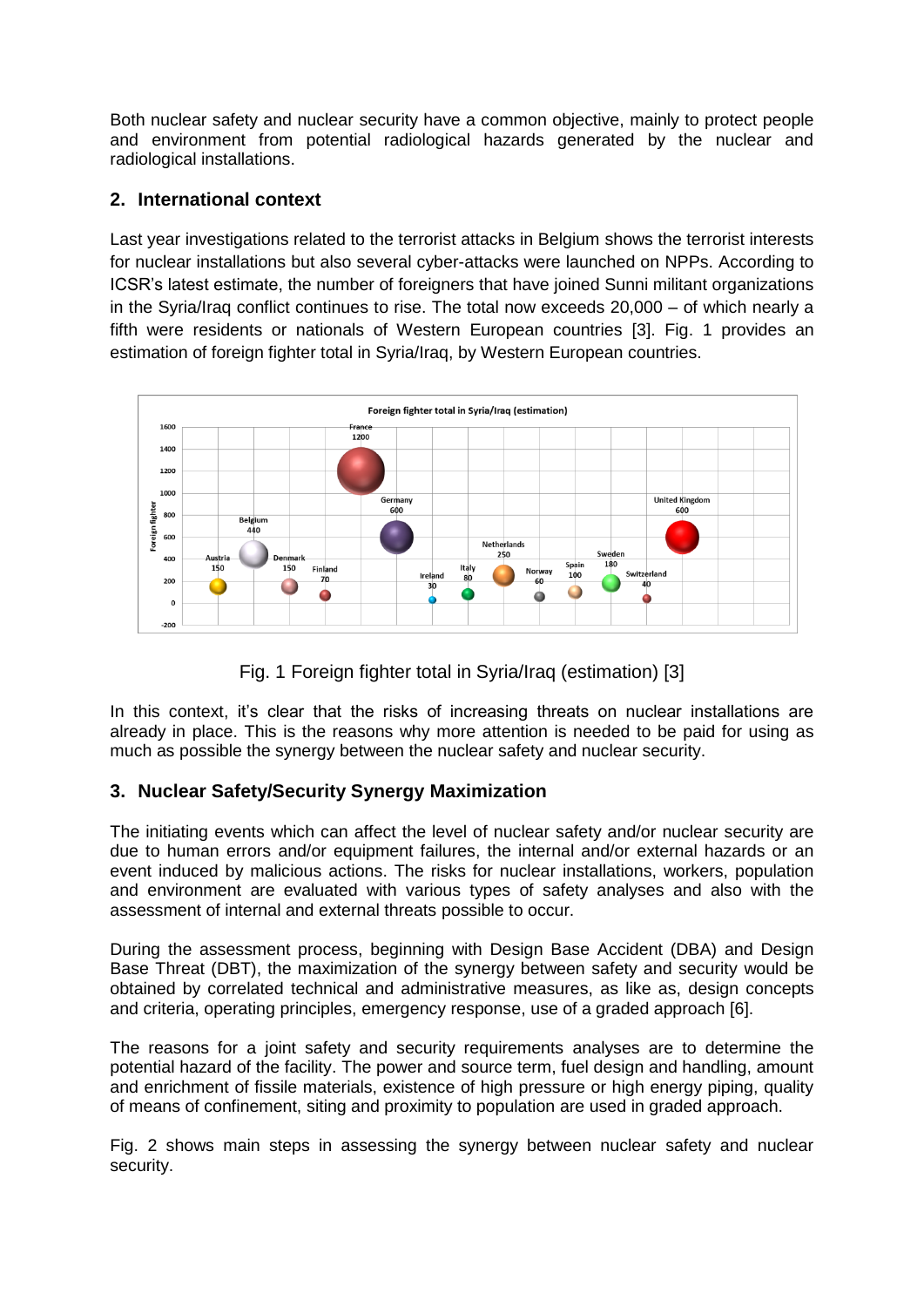

Fig. 2. Main steps in assessing the synergy between nuclear safety and nuclear security.

### **4. Prevention of nuclear terrorism**

The basic principles that show the adoption of the measures of prevention and fight against nuclear terrorism may be listed as follows:

- Full compliance with the provisions of international treaties, conventions and agreements regarding the non-proliferation of weapons of mass destruction;
- Ensuring an appropriate legislative framework and a national infrastructure suited for safe execution of nuclear activities, both for the control authorities and the operators of nuclear facilities;
- Use of nuclear energy for peaceful purposes;
- Transparency in carrying out nuclear activities;
- High-level implementation of nuclear and radioprotection security standards;
- Thorough implementation of the measures of prevention and fight against nuclear and radiological terrorism;
- The actions of export/import in the nuclear fields must be maintained under a strict control;
- Sustained activities for the prevention and fight against illicit traffic of nuclear and radioactive materials; and
- Wide international cooperation in the nuclear field.

At the national level, a number of actions are recommended by Nuclear Security Summits, as follows:

- *Evaluation of system efficiency:* evaluation of the physical protection of nuclear facilities;
- *Evaluation of operating security:* review of the security of nuclear facilities during operation;
- *Transport:* evaluation of the physical protection of the nuclear materials during transport and/or of the transport systems;
- *Evaluation of the design and protection of nuclear facilities:* evaluation of the designs of nuclear facilities from the point of view of their solidness and resistance to acts of extreme violence;
- *Border detection:* evaluation of the needs regarding the equipment for border monitoring and support for the IAEA member states in financing, purchasing and installing such equipment. In the support of such activity, guides will be drawn up in order to define and identify the appropriate equipment which may be used by the states to detect and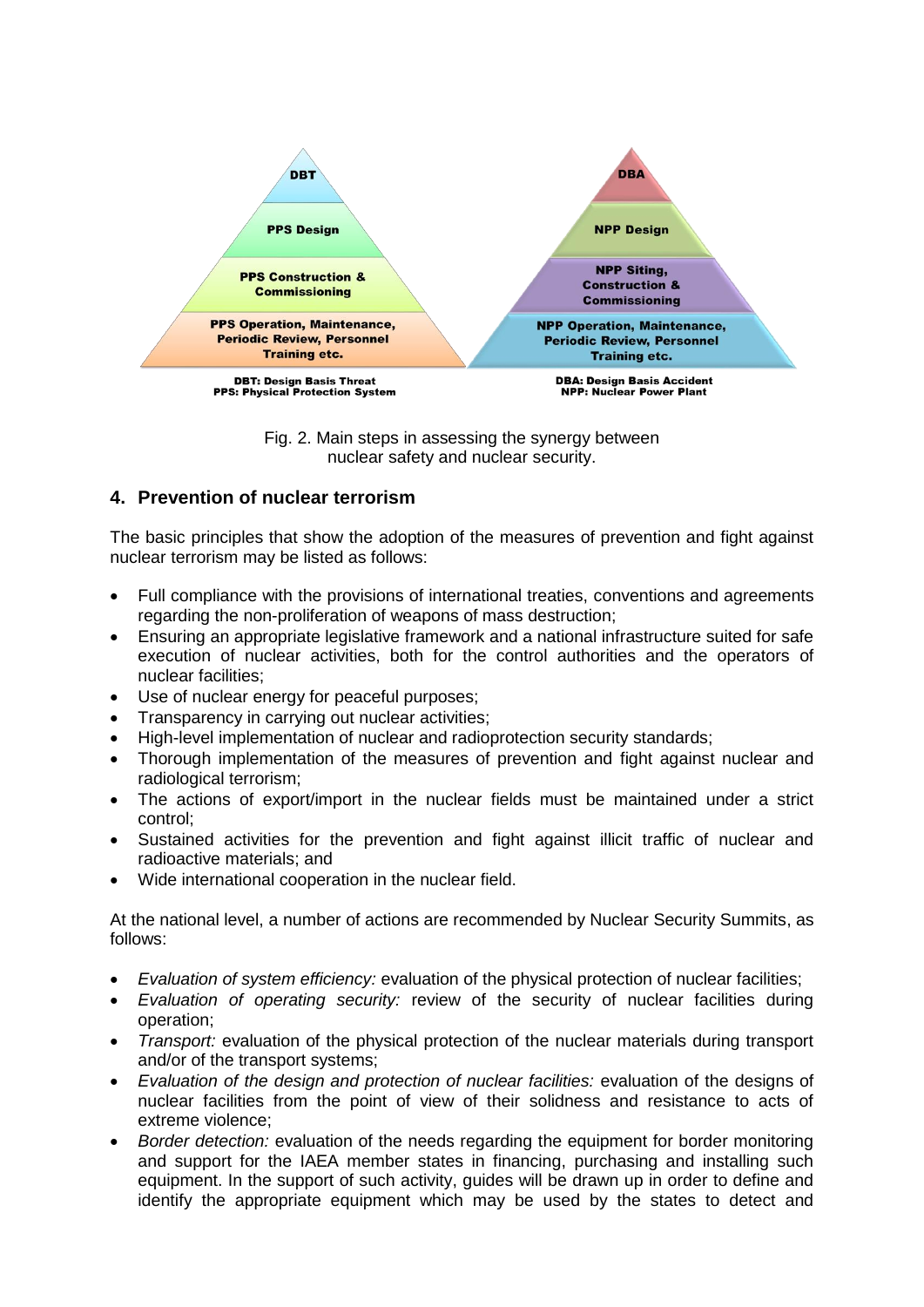respond to the illicit border traffic. The efforts to improve the detection technology will be accelerated by coordinating the necessary activities of research and development.

- *Databases with illicit traffic incidents*: improvement of the database program in order to provide much more comprehensive and efficient knowledge regarding nuclear security (including activities related to nuclear terrorism) and better cooperation and information follow-up mechanisms.
- *Improvement of the state response to captured materials: organizing exercises in the* IAEA member states in order to test the coordination and response to simulated, but credible situations involving captured materials. Specific recommendations of improvement may be made for each country, based on the results.

Defense-in-depth model for nuclear security and cyber security in the nuclear context [5], should be described as follows:

- Legislation:
- Regulatory Framework;
- Licensing Process (see Fig. 3);
- Integrated Management Manual (Quality Assurance Program);
- Training & Qualification:
- Good Operating & Maintenance Practices;
- Intrusion Detection Systems;
- Approved Procedures;
- Security Systems; and
- Physical Barriers.

#### **5. International Adopted Strategies**

The international strategies for preventing and combating the nuclear terrorism and radiological terrorism were discussed and adopted during the Nuclear Security Summits, in Washington (2010), Soul (2012), Hague (2014) and Washington (2016).

It is known that the fields in which the international community may effectively contribute include establishing and applying the international norms and standards, the exchange of information within international forums, the identification of deficiencies, the proposal of strategies to eliminate the deficiencies identified and coordinating the bilateral and international support.

The protection of nuclear materials against thefts and sabotage, fight against the illicit traffic of nuclear and radioactive materials are priorities included in the action plans combined at a national and international level. An example in this respective is the Global Threat Reduction Initiative (GRTI), launched by the US and to which the Russian Federation and other states adhered. In this context, an important role is represented by the program of return to the Russian Federation of the highly enriched nuclear fuel from the nuclear research reactors delivered by the former USSR to some countries of the world, Russian Research Reactor Fuel Return (RRRFR) Program. Romania took part in this program and transported to the Russian Federation all the enriched nuclear fuel from the research reactor VVR-S of the Nuclear Physics and Engineering Institute – "Horia Hulubei" (IFIN-HH). The transport was made by air, which represented a world premiere.

Fig. 4 shows the partners in the RRRFR project for Romania. Also, the highly enriched nuclear fuel from the TRIGA research reactor in Piteşti was returned to the US, and the reactor core was converted for use of the low enriched fuel. The actions undertaken for the two nuclear research reactors, which were financed by the US, eliminated the risk of use of the highly enriched nuclear fuel from Romania for possible terrorist actions.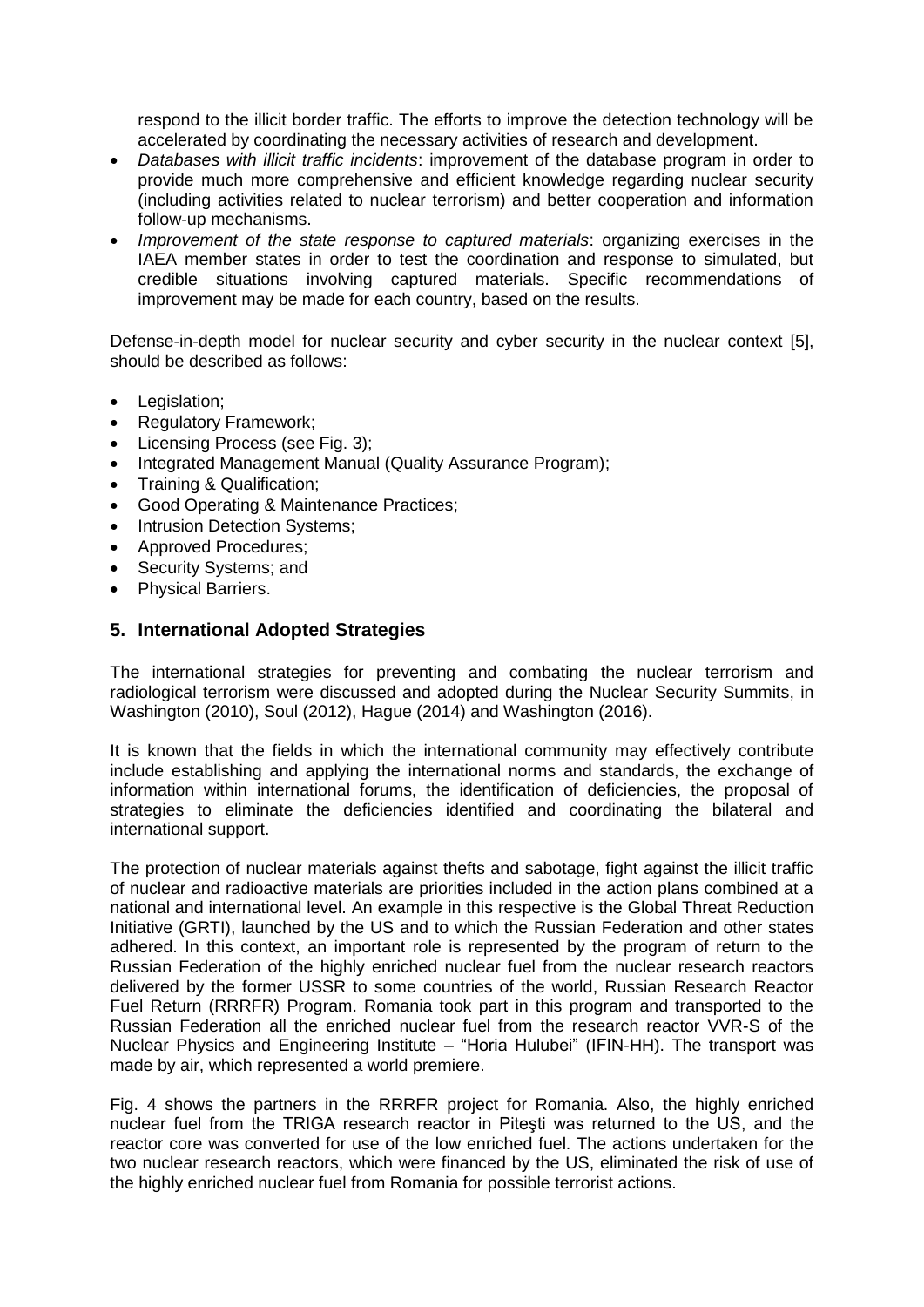

Fig. 3 Licensing process - principles



Fig. 4. RRRFR Project for Romania – Partners [8], [9], [10].

# **6. Conclusions**

Taking into the consideration the lessons learned after the Fukushima NPP nuclear accident, terrorist intensions to attack NPP and recent cyber attacks on NPP, a number of initiative at international lever are necessary to be continued beyond Design Basis Accident (DBA), beyond Design Basis Threat (DBT), Design Basis Cyber Attack (DBCyA) similarly to the action taken for investigations of test stress after Fukushima accident. In order to maximize the synergy between the nuclear safety and security, a number of actions should be taken beginning with the nuclear projects, as follows:

- The safety/security synergy should be consider from the design stage of nuclear installations;
- Full security measures on site should be in place before commissioning phase of nuclear installations; and
- Cyber Security specific measures should be implemented in correlations with nuclear safety and nuclear security measures.